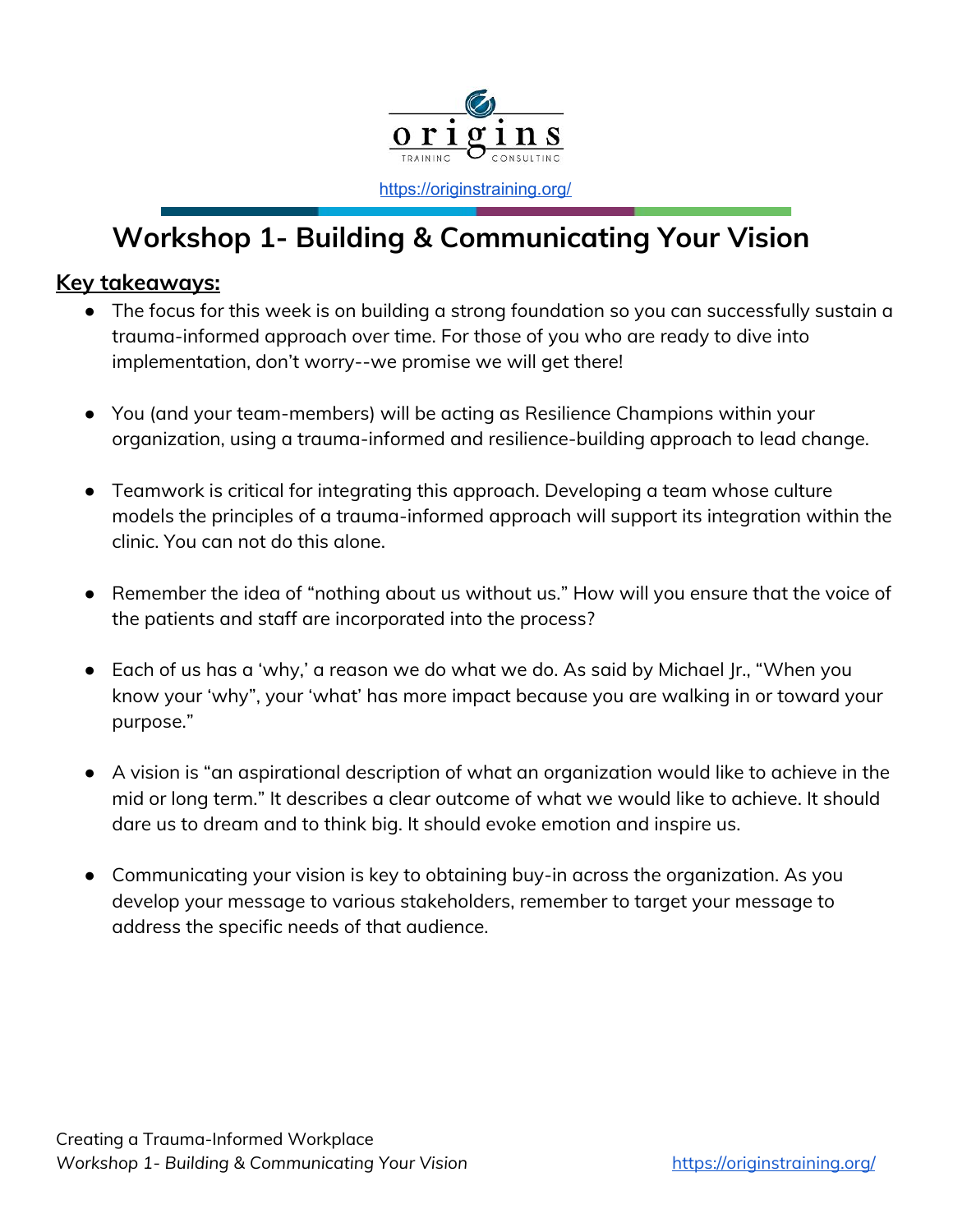

**Take-home activities:** Work through the following questions either individually or as part of your team. (You may use the worksheets as a tool to support the activity.)

- **1. Identify your team:** As you create your team, consider structural inequities and power dynamics that may influence the make-up of who has a seat at the table, whose table it is, and who is setting the agenda. This is about more than just inclusivity; it's about redesigning our systems and structures.
	- **a. Trauma-informed meetings- Living set of agreements:** Create a set of agreements that will help guide the culture of the group. You may want to reference the principles of a trauma-informed approach as a guide and ask the question, "How will we create a culture of (physical and emotional) safety?" Identify any barriers that might get in the way of living the agreements. You and your team may want to revisit them over time.
- **2. Develop your vision-** A trauma-informed approach starts with you and your vision is the guide. Identify why and how you see this approach impacting your organization in a specific way, whether it is with patients, staff, or both.
- **3. Communicate your vision-** Consider the needs of various key stakeholders as you develop and target your message to them.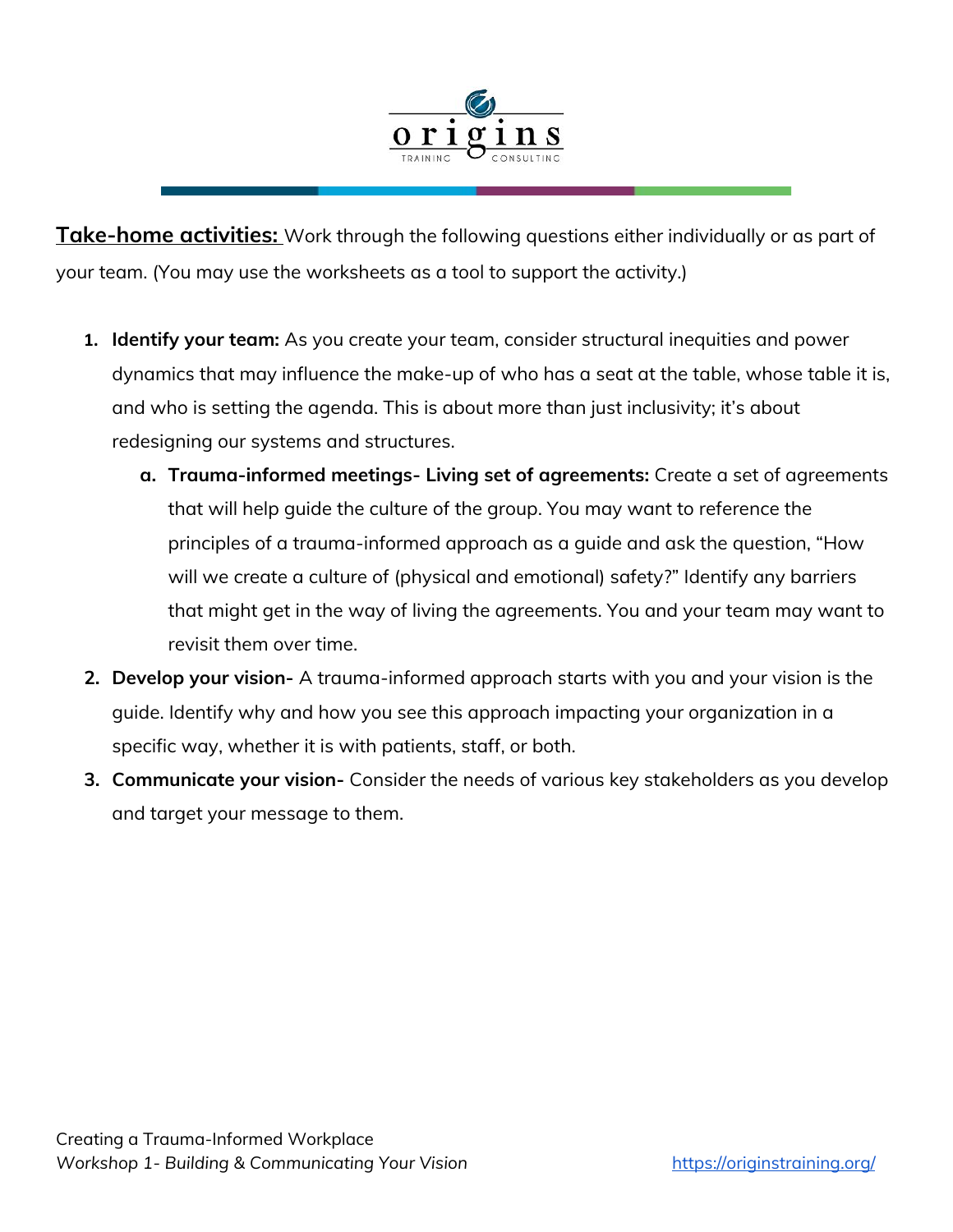

## **Identify your team**

As you develop the team, consider diversity, equity, and inclusion. Acknowledge power dynamics, including who already has a seat at the table, who might be missing, and whose table it is. Integrating this approach is best done with a team that includes people from as many roles as possible. This might include clinical and non-clinical roles. Examples of roles include medical assistants (from the front/back of the clinic), providers, case managers and/or behavioral health staff, senior leadership, facilities managers, and patients. It may also be appropriate to consider if there is a role for community partners.



Creating a Trauma-Informed Workplace *Workshop* 1- *Building* & *Communicating* Your Vision <https://originstraining.org/>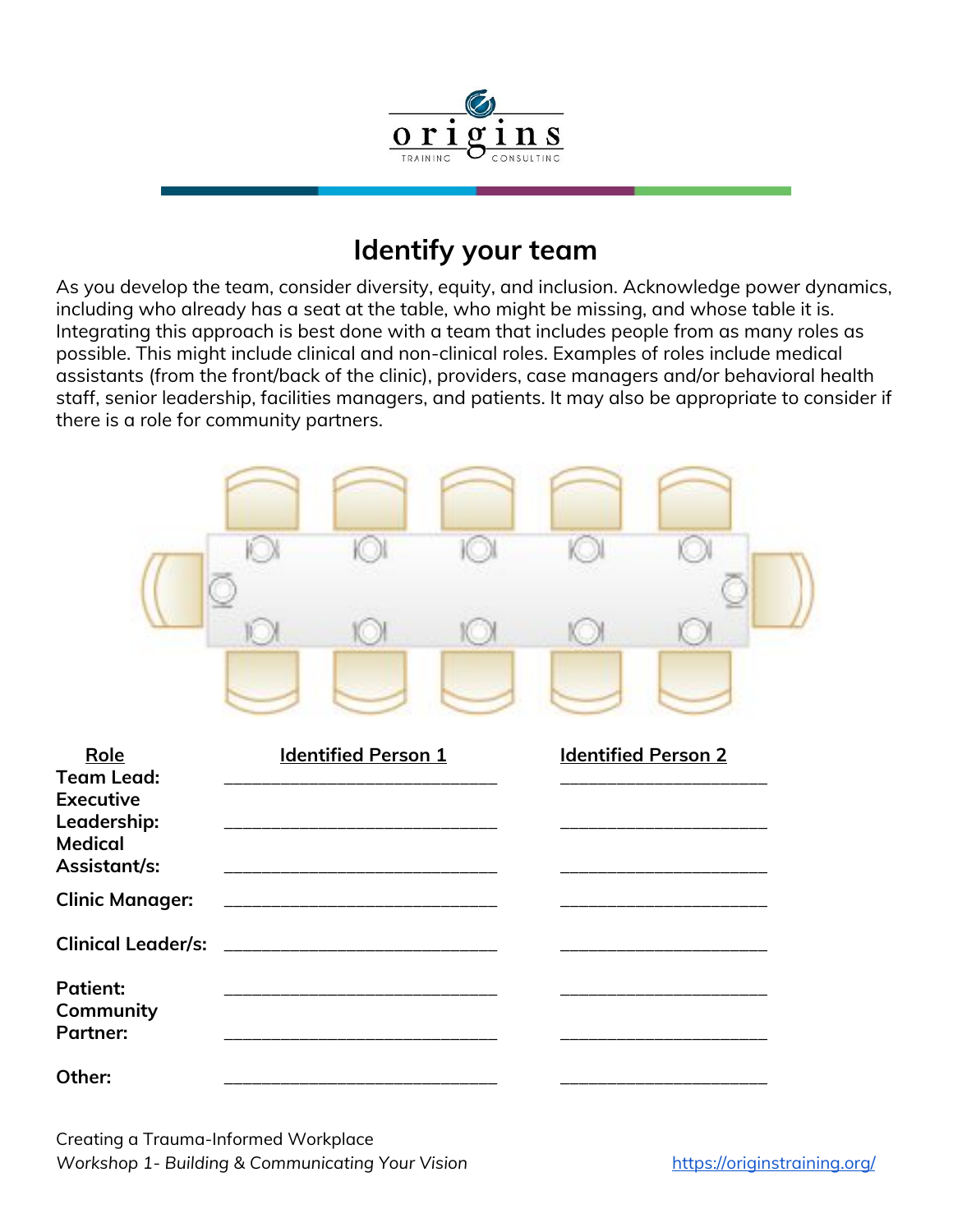

**Other:** \_\_\_\_\_\_\_\_\_\_\_\_\_\_\_\_\_\_\_\_\_\_\_\_\_\_\_\_\_ \_\_\_\_\_\_\_\_\_\_\_\_\_\_\_\_\_\_\_\_\_\_

# **Trauma-Informed Meetings**

### **General tips:**

- Send out an agenda ahead of time asking for additions/feedback and ask for additions at the beginning of the meeting.
- Start with an opening/closing ritual such as a grounding/mindfulness practice (and alternate who leads).
- As the facilitator, model the agreements. This might include validation, non-verbal communication, pausing and self-regulating aka "taking a moment to breathe"
- Space out activities that might be stress-inducing and stress-reducing.
- Welcome people by name.
- Stay grounded as the facilitator.
- Offer choice regarding participation (for example, using an "I pass" option).
- Build in breaks for meetings over 45 minutes.
- Provide food (when possible)
- Offer things to fidget with such as coloring sheets, pipe cleaners, etc

### **Agreements:**

Collaboratively create a set of agreements of how your team will live the principles of a trauma-informed approach. Include conversation in the development process about how to navigate conflict, time management, structure of meetings, and internal/external communication. You may want to ask the question, "How will we create a culture of (physical and emotional) safety?" This is a document that can be integrated to start meetings and that should be revisited and referenced over time. Participation should be encouraged but not mandatory.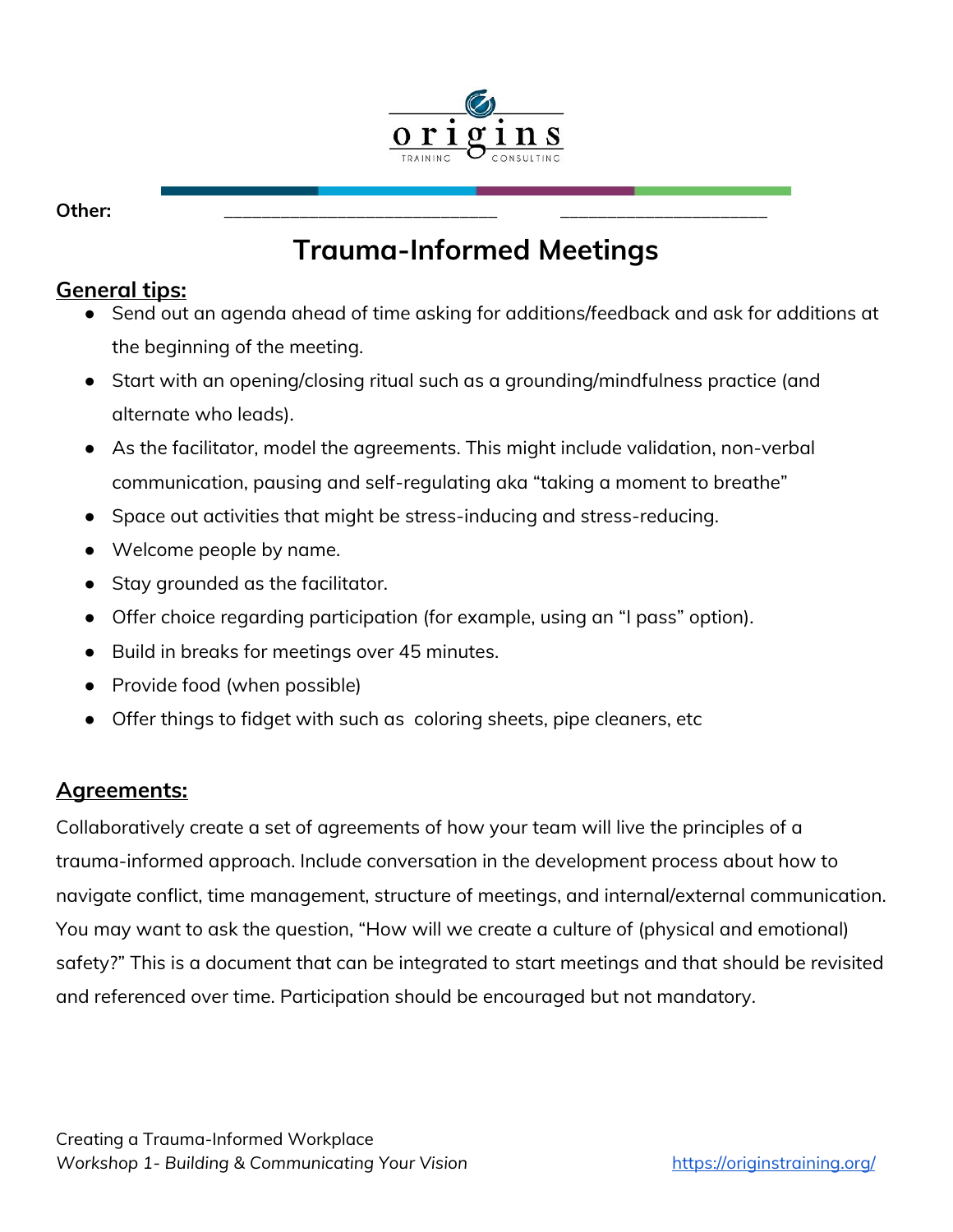

### **Tips for engaging the whole group (in person or virtually) in discussion:**

**Mindfulness -** What's more trauma-informed than calming the nervous system by starting a meeting with a grounding activity? You may want to allow different members of the group to lead each week. You can use activities offered throughout this course or just find some on google.

**Conversation starters (aka icebreakers) -** Connection facilitates whole-brain engagement. Asking group members to share something at the beginning of the meeting can help build group cohesion by finding similarities.

**Small group/breakout -** Speaking in front of a group of people can be paralyzing for some. Breaking into small group discussion can help people feel more comfortable. Make sure you remind them to identify someone who can take notes and report out to the larger group so the wisdom can be shared.

**Post-it notes (Andi's favorite) -** The opportunity for anonymous sharing (safety)! Offer each person 2-3 post-it notes to contribute to the group discussion. You can have them all placed on a larger board or in a basket for group members to share.

**Each person chooses the next person -** To create cohesiveness within the group and to help people learn one another's names, you may decide that each person has to choose the next person to share (preferably someone who they don't know yet).

**Alphabetical order -** Whether you start at the beginning, end, or in the middle, this method of engaging team-members in communication encourages power-with communication and challenges everyone to participate while still creating predictability.

**Brainstorming -** There is no right answer! Although saying anything may evoke anxiety for some, leading a conversation where everyone just says the thing that comes into their mind, takes the pressure off of needing to get the answer correct. If someone doesn't want to participate in the talking, they can always be the scribe.

### **Some virtual tools for online collaboration:**

| FREE-     |                              |
|-----------|------------------------------|
| Padlet-   | https://padlet.com/          |
| JamBoard- | https://jamboard.google.com/ |
| Miro-     | https://miro.com/            |

**PAID-**Lucid Chart- **<https://www.lucidchart.com/>** Mural- **<https://www.mural.co/>**

Creating a Trauma-Informed Workplace *Workshop* 1- *Building* & *Communicating* Your Vision <https://originstraining.org/>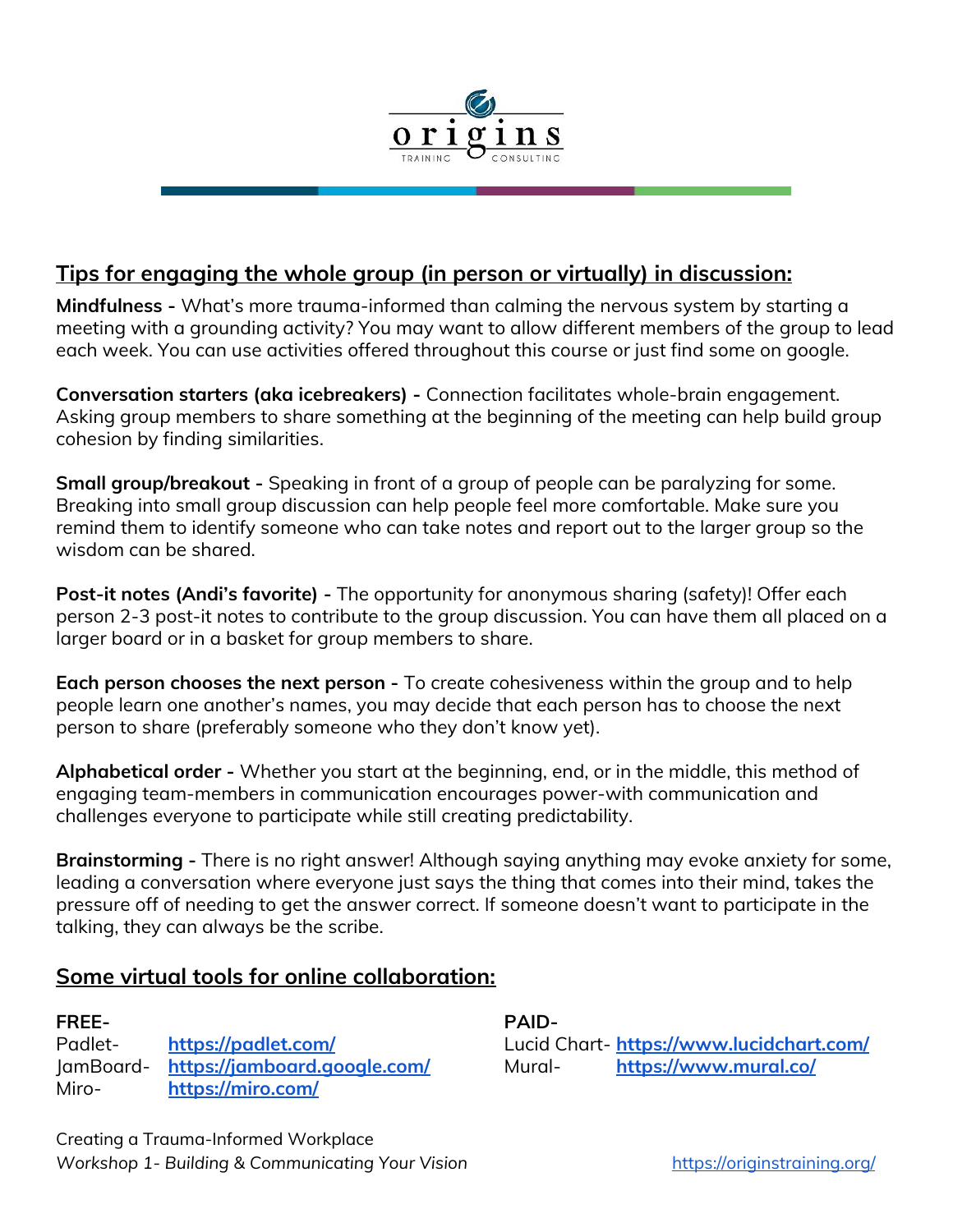

## **Develop your vision**

A trauma-informed approach starts with you and your vision. Whatever inspired you to adopt this approach, whether it was learning about the impact of toxic stress on health and behavior or personal experiences,your why will inspire your vision. You may want to start by exploring how you see this approach impacting your organization, whether it is with patients,staff, or both. Do your best to be clear about what you want to achieve so that you can communicate it to key stakeholders. Let's take some steps to develop your vision. Remember...think big!

#### **Questions to consider:**

- What are some challenges that your clinic is facing?
- What would you like to see different within your clinic?
- How can this approach help improve your workplace?
- How would our organization/clinic look/feel different if we embraced a trauma-informed approach?
- Share a personal experience about how the concepts of a trauma-informed approach have impacted you (personally/professionally).

#### **Examples of a vision for trauma-informed work:**

- Create a community where all members, regardless of income, have access to services to improve wellness and address root causes of health issues.
- Create a workplace where staff are healthy, engaged, and feel supported by the organization.
- Create a clinic where we acknowledge, address, and overcome racial health disparities and other social determinants of health. .